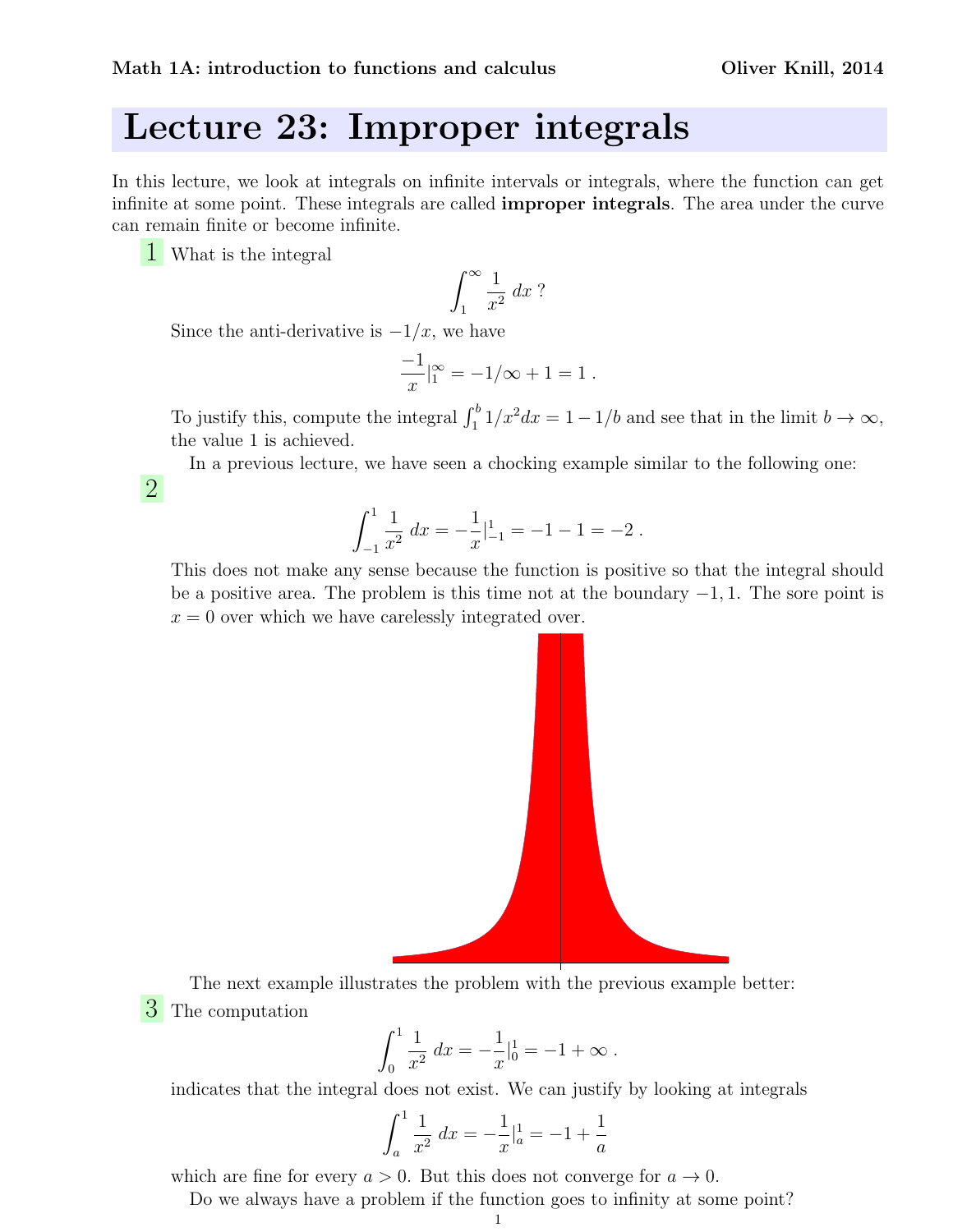4 Find the following integral

$$
\int_0^1 \frac{1}{\sqrt{x}} dx.
$$

**Solution:** Since the point  $x = 0$  is problematic, we integrate from a to 1 with positive a **SOLUTION:** Since the point  $x = 0$  is problematic, we integrate from a to 1 with positive a and then take the limit  $a \to 0$ . Since  $x^{-1/2}$  has the antiderivative  $x^{1/2}/(1/2) = 2\sqrt{x}$ , we have

$$
\int_a^1 \frac{1}{\sqrt{x}} dx = 2\sqrt{x}\big|_a^1 = 2\sqrt{1} - 2\sqrt{a} = 2(1 - \sqrt{a}).
$$

There is no problem with taking the limit  $a \to 0$ . The answer is 2. Even so the region is infinite its area is finite. This is an interesting example. Imaging this to be a container for paint. We can fill the container with a finite amount of paint but the wall of the region has infinite length.



 $5$  Evaluate the integral  $\int_0^1 1/\sqrt{2}$  $1 - x^2 dx$ . Solution: The antiderivative is  $arcsin(x)$ . In this case, it is not the point  $x = 0$  which produces the difficulty. It is the point  $x = 1$ . Take  $a > 0$  and evaluate

$$
\int_0^{1-a} \frac{1}{\sqrt{1-x^2}} dx = \arcsin(x)|_0^{1-a} = \arcsin(1-a) - \arcsin(0).
$$

Now arcsin(1 − a) has no problem at limit  $a \to 0$ . Since  $arcsin(1) = \pi/2$  exists. We get therefore the answer  $arcsin(1) = \pi/2$ .

6 Rotate the graph of  $f(x) = 1/x$  around the x-axes and compute the volume of the solid between 1 and  $\infty$ . The cross section area is  $\pi/x^2$ . If we look at the integral from 1 to a fixed  $R$ , we get

$$
\int_1^R \frac{\pi}{x^2} dx = -\frac{\pi}{x} \Big|_1^R = -\pi/R + \pi.
$$

This converges for  $R \to \infty$ . The volume is  $\pi$ . This famous solid is called Gabriels trumpet. This solid is so prominent because if you look at the surface area of the small slice, then it is larger than  $dx2\pi/x$ . The total surface area of the trumpet from 1 to R is therefore larger than  $\int_1^R 2\pi/x \, dx = 2\pi(\log(R) - \log(1))$ . which goes to infinity. We can fill the trumpet with a finite amount of paint but we can not **paint** its surface.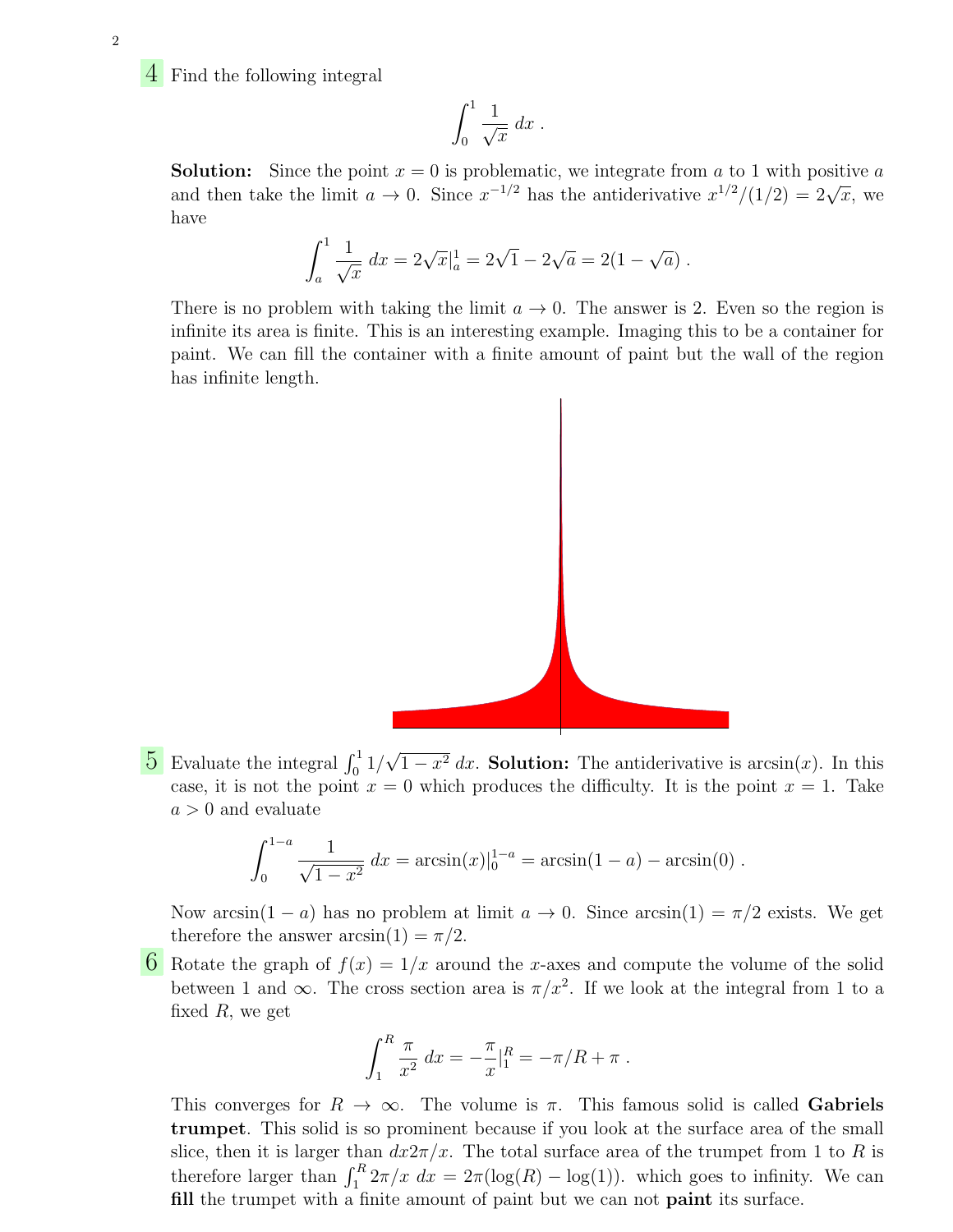



Finally, lets look at the following example

**7** Evaluate the integral  $\int_0^\infty \sin(x) dx$ . **Solution.** There is no problem at the boundary 0 nor at any other point. We have to investigate however, what happens at  $\infty$ . Therefore, we look at the integral  $\int_0^b \sin(x) dx = -\cos(x)|_0^b = 1 - \cos(b)$ . We see that the limit  $b \to \infty$ does not exist. The integral fluctuates between 0 and 2.



The next example leads to a topic in a follow-up course. It is not covered here, but could make you curious:

8 What about the integral

$$
I = \int_0^\infty \frac{\sin(x)}{x} \, dx
$$
?

**Solution.** The anti derivative is the Sine integral  $Si(x)$  so that we can write  $\int_0^b \sin(x)/x \ dx =$ Si(b). It turns out that the limit  $b \to \infty$  exists and is equal to  $\pi/2$  but this is a topic for a